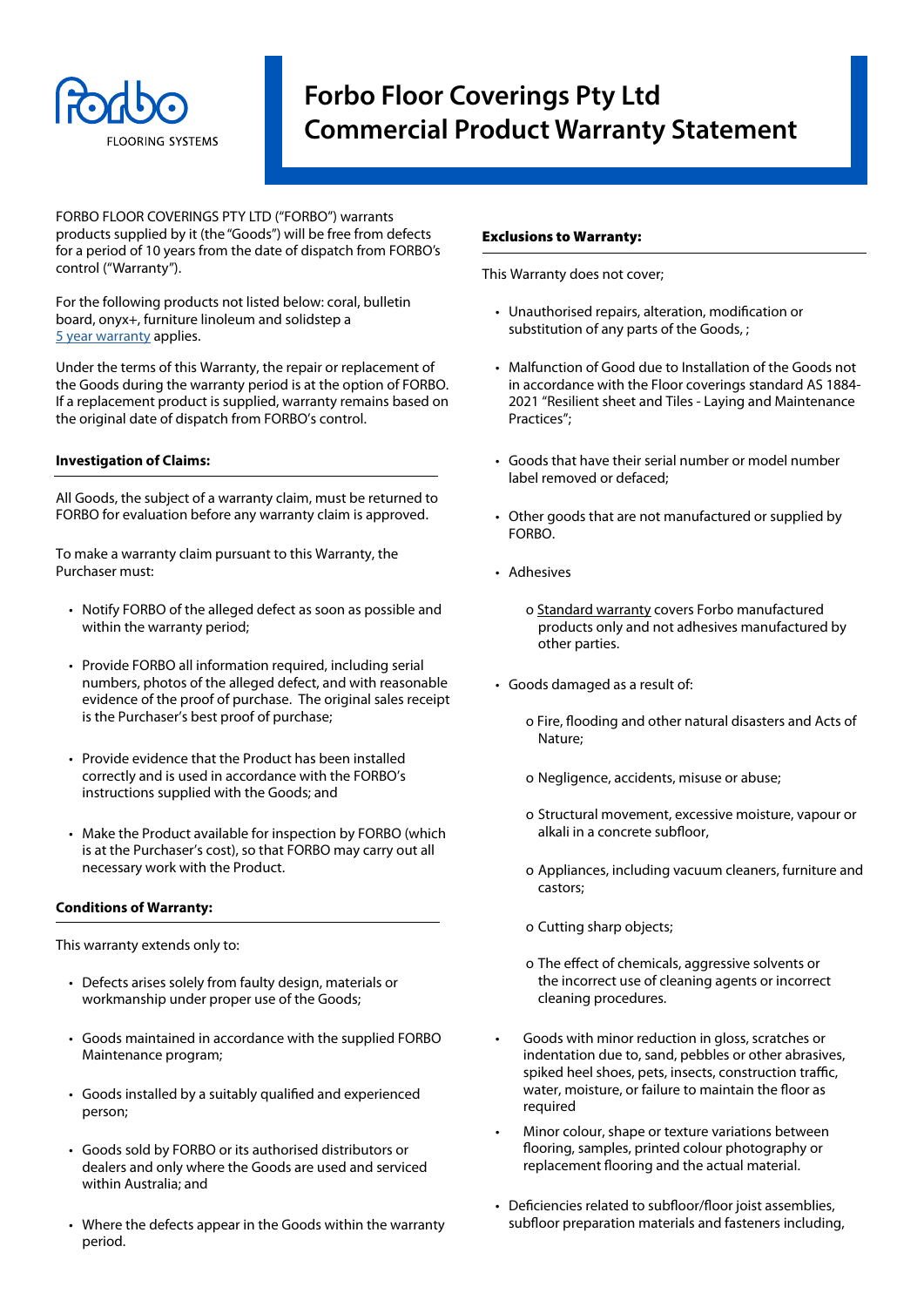but not limited to, uneven subfloor surfaces, floor deflection or voids in the subfloor.

- Commercial installation of residential products unsuitable for commercial traffic
- Goods used in an outside/external location;
- Delivery, construction or installation-related damage including installations made:

 o in breach of applicable local housing or building codes or standards; or

- o contrary to written instructions furnished with the project
- Floors damaged or adhesive breakdown caused by subfloor moisture of water damage, including without limitation, due to broken or leading water pipes or gutters, flooding, water spills or weather conditions or acts of Nature.
- Goods purchased:

 o not from FORBO (such as purchases from unauthorised retailers and purchases over the internet, from local/

international sellers or sites such as eBay and Amazon),

 o not from an authorised dealer or distributor of FORBO;

In addition to the above, this Warranty DOES NOT cover the following:

- Damage or defects to the product that ought reasonably to have been revealed to you by an examination of the product, where you conducted such an examination before acquiring the product,
- Accidental damage or damage caused by an extra ordinary event or circumstance beyond your or anyone else's control.
- "Forbo recommends that, for areas requiring SUSTAINABLE slip of P3 or greater, a particle-based slip resistant product be used. Forbo will not be liable or responsible for highly variable and varying in situ results post installation where general-purpose (non- particle based) flooring has been installed. Slip resistance of Forbo's general purpose vinyls where P3 has been achieved in an accredited 3rd party laboratory forms NO part of the Forbo warranty".

Freight charges both ways associated with any warranty claim are to be paid for by the Purchaser and FORBO accepts no liability for loss or damage to the Goods during transit. Charges will apply for any non-warranty services performed.

### **Limitation of Liability:**

The following statement applies if the supply of the Goods to the purchaser is a consumer sale as defined in the Australian Consumer Law. In this statement, 'Our' means 'FORBO, 'You' means the 'Purchaser' and 'goods' means 'Goods':

- *Our goods come with guarantees that cannot be excluded under the Australian Consumer Law. You are entitled to a replacement or refund for a major failure and for compensation for any other reasonably foreseeable loss or damage.*
- *• You are also entitled to have the goods repaired or replaced if*

*the goods fail to be of acceptable quality and the failure does not amount to a major failure.* 

What constitutes a major failure is set out in the Australian Consumer Law.

Notwithstanding the preceding clause and to the extent permissible by law, the liability of FORBO is limited, in relation to the Goods and at the option of FORBO to:

- Replacing the Goods or the supply of equivalent goods;
- The repair of the Goods;
- The payment of the cost of replacing the Goods or of acquiring equivalent Goods; or
- The payment of the cost of having the Goods repaired.

To the extent permitted by law, all other warranties whether implied or otherwise, not set out in this Warranty are excluded and FORBO is not liable in contract, tort (including, without limitation, negligence or breach of statutory duty) or otherwise to compensate the Purchaser for:

- Any increased costs or expenses;
- Any loss of profit, revenue, business, contracts or anticipated savings;
- Any loss or expense resulting from a claim by a third party; or
- Any special, indirect or consequential loss or damage of any nature whatsoever caused by FORBO's failure in complying with its obligations or the Purchaser's failure due to accident damage, impact, misuse or negligence.

The benefits given to the Purchaser in this Warranty are in addition to other rights and remedies under a law in relation to the Goods or services to which this Warranty applies.

This warranty is not applicable outside Australia.

### **Contact Details:**

To make a claim under this Warranty the Purchasing company is to contact FORBO's technical support at:

Forbo Flooring Systems Pty Ltd 23 Ormsby Place, Wetherill Park NSW 2164 Call: 1800 224 471 Fax: 1800 662 566 E-mail: info.au@forbo.com